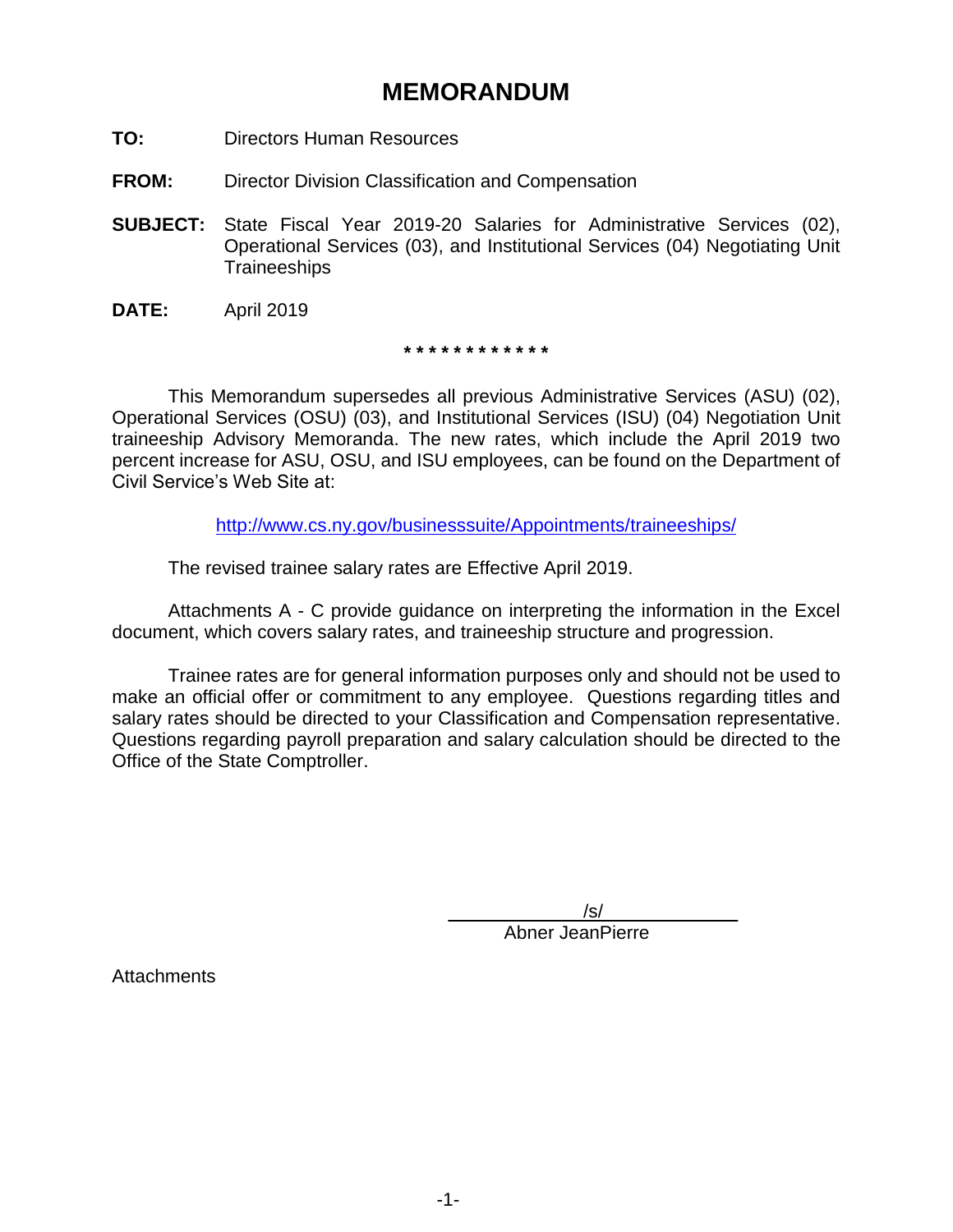### **ATTACHMENT A – TRAINEESHIP EXCEL SPREADSHEET LEGEND AND FOOTNOTE DESCRIPTIONS**

### **Headers and Descriptions**

| <b>Header</b>                                        | <b>Description</b>                                                                                                                                                                                                                                                                                                                                                                                                                                                                                                                                                                                |
|------------------------------------------------------|---------------------------------------------------------------------------------------------------------------------------------------------------------------------------------------------------------------------------------------------------------------------------------------------------------------------------------------------------------------------------------------------------------------------------------------------------------------------------------------------------------------------------------------------------------------------------------------------------|
| <b>Trainee Title</b>                                 | This column displays the name(s) of the traineeship. Note that in some cases this<br>may differ from the name of the Target Title. In either case, this cell on the<br>spreadsheet represents the official Title.                                                                                                                                                                                                                                                                                                                                                                                 |
| <b>Equated Salary</b><br>Grade                       | Although traineeship titles are non-statutory (NS), all Administrative Services,<br>Operational Services, and Institutional Services traineeships are equated to a<br>Salary Grade. Accordingly, Performance Advancement amounts, and the like, are<br>tied to the equated Grade.                                                                                                                                                                                                                                                                                                                 |
| <b>Equated Salary</b><br><b>Grade Hiring</b><br>Rate | The salary associated with the equated Salary Grade (per the Administrative<br>Services, Operational Services, and Institutional Services pay scale effective April<br>2019).                                                                                                                                                                                                                                                                                                                                                                                                                     |
| <b>Service Payment</b>                               | This number is the Performance Advancement increment value associated with<br>the equated Salary Grade of a traineeship title (please note relevant footnotes<br>and qualifiers). State employees who successfully have completed 52 weeks in a<br>Trainee level are eligible for a Service Payment (exceptions apply and will be<br>noted). The addition of a Service Payment cannot allow any employee's salary to<br>exceed the Not to Exceed Amount of a Trainee title, under most conditions.                                                                                                |
| <b>Not to Exceed</b><br><b>Amount</b>                | This number represents a salary rate most Trainees, under usual conditions,<br>cannot exceed during the traineeship, even when the Trainee's pay reflects prior<br>State service. For most traineeships, this number represents the Job Rate of the<br>Target Title. For example, if a given two-year traineeship leads to a Grade 18 title,<br>the Not to Exceed Amount is the Job Rate of Grade 18. If a Trainee enters the<br>traineeship with a salary over this amount due to prior State service, the Office of<br>the State Comptroller should be contacted for information.               |
| <b>Full Performance</b><br><b>Level Title</b>        | This is the graded title to which trainees move upon successful completion of a<br>traineeship. The most typical term for this is "Target Title." Sometimes "Journey<br>Level Title," "Full Performance Title," or some similar such moniker, is used. Once<br>this is achieved the Trainee has successfully completed his or her traineeship.<br>Sometimes a Service Payment, or an Increased Upon Completion, is payable as<br>well (in a sense immediately prior to appointment to the Target Title).                                                                                          |
| Grade                                                | This is the salary grade associated with the Full Performance Level Title (or<br>"Target Title"); the Grade level arrived at upon successful completion of a<br>traineeship.                                                                                                                                                                                                                                                                                                                                                                                                                      |
| Increase upon<br><b>Completion</b>                   | As is the case with most traineeships, this number represents the Performance<br>Advancement of the Target Title. This type of compensation only is available to<br>State employees who successfully have completed a traineeship who also entered<br>the traineeship with prior graded State service, and have advanced to a higher<br>graded position by way of the traineeship. This amount is added on top of a<br>Trainee's attained salary upon successful completion of a traineeship.<br>The Increase upon Completion is the Performance Advancement of the Grade of<br>the Target Title. |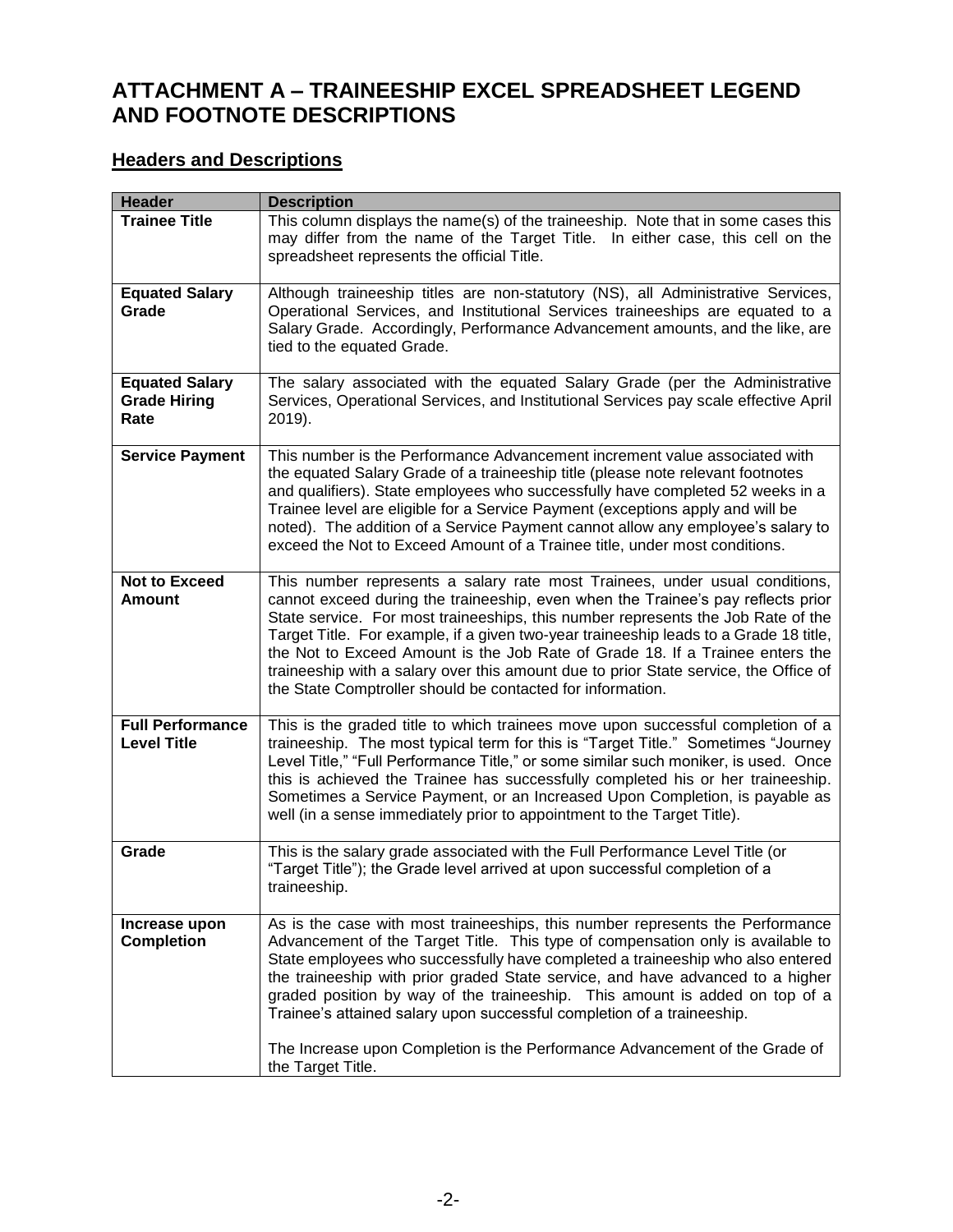## **ATTACHMENT B – SPREADSHEET FOOTNOTE DESCRIPTIONS**

#### **Footnote Descriptions**

(Note that some of these descriptions also are contained within the spreadsheet itself, but not all are. Please consult both this memorandum and the footnotes contained within the spreadsheet itself.)

| <b>Footnote</b> | <b>Description</b>                                                                                                                                                                                                                                                                                                                                                 |
|-----------------|--------------------------------------------------------------------------------------------------------------------------------------------------------------------------------------------------------------------------------------------------------------------------------------------------------------------------------------------------------------------|
|                 | Signifies that the length of this traineeship is different than the typical 52 weeks. For<br>example, some traineeships in these units are 26 weeks in length, and one is 78 weeks in<br>length.                                                                                                                                                                   |
| $***$           | Signifies that a given traineeship's equated rates are subject to a difference within certain<br>Counties, to address recruitment difficulties, as noted on the Excel spreadsheet. This<br>difference will be phased out, gradually, as the Hiring Rate of the grade to which the<br>traineeship Level is equated eclipses it.                                     |
|                 | Signifies that for this traineeship, the "Service Payment" is only payable upon completion<br>of a set number of "competencies," associated with the line of work, as indicated in the<br>spreadsheet.                                                                                                                                                             |
| 2               | Signifies that the marked and indicated amounts are flat rates that do not correspond to<br>the Performance Advancement increment value of the identified titles. Typically, these<br>rates are increased by any General Salary Increase granted to the associated negotiation<br>unit, applying normal rounding rules, pursuant to standard traineeship practice. |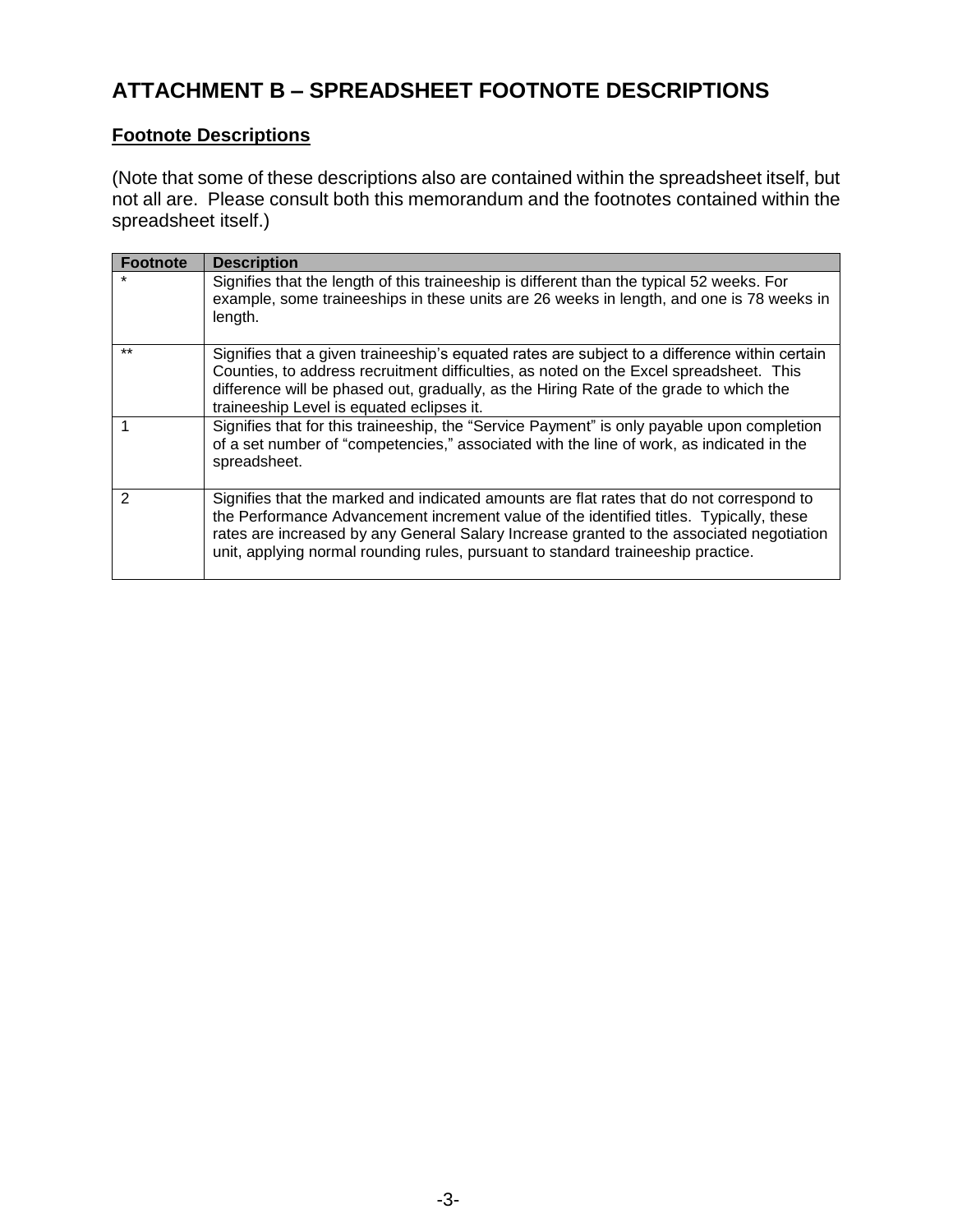## **ATTACHMENT C – SALARY RATE PROGRESSION SCENARIOS**

The following progressions are for general scenarios; the Office of the State Comptroller should be contacted with questions regarding specific employees. Barring exceptions, traineeship salaries are calculated consistently with the effective salary schedules.

First, some commonly used traineeship terms will be defined so that the scenarios presented will be more understandable. Then, the most-common scenarios will be presented.

| <b>Scenario</b>                             | <b>Description</b>                                                                                                                                                                                                                                                                                                                                                                                                                                                              |
|---------------------------------------------|---------------------------------------------------------------------------------------------------------------------------------------------------------------------------------------------------------------------------------------------------------------------------------------------------------------------------------------------------------------------------------------------------------------------------------------------------------------------------------|
| <b>No Prior</b>                             | <b>Starting Compensation</b> – The Hiring Rate of a traineeship's equated Grade level.                                                                                                                                                                                                                                                                                                                                                                                          |
| <b>Graded State</b><br><b>Service</b>       | <b>Ending Compensation</b> – The Hiring Rate of the Target Title or current salary plus the<br>Service Payment.                                                                                                                                                                                                                                                                                                                                                                 |
| <b>Prior Graded</b><br><b>State Service</b> | <b>Starting Compensation</b> - The higher of the Hiring Rate of a traineeship or the<br>current Graded salary. However, if an employee's current graded position is higher<br>than that which will be achieved at the end of a traineeship, the employee's salary<br>may be "reconstructed" based upon the Grade level of the Target Title.                                                                                                                                     |
|                                             | <b>Ending Compensation</b> – The higher of the current traineeship salary plus the Service<br>Payment of the Trainee Title (usually subject to the listed Not to Exceed Amount) plus<br>the Increase Upon Completion of the Trainee Title or the Hiring Rate of the Target Title.                                                                                                                                                                                               |
|                                             | However, under circumstances where an employee did not receive a salary increase<br>upon appointment AND did not receive a "Service Payment" during or at the end of a<br>traineeship, an employee's salary will be calculated as the higher of: 1) the Hiring Rate<br>of the Target title or 2) the addition of the "Increase Upon Completion" amount on top<br>of the current salary; or 3) the current salary increased pursuant to the negotiated<br>promotion calculation. |

#### **A. Traineeships Lasting One (1) Year or Less**

#### **B. Traineeships Longer than One (1) Year**

| <b>Scenario</b>                             | <b>Description</b>                                                                                                                                                                                                                                                                                                                                                                                               |
|---------------------------------------------|------------------------------------------------------------------------------------------------------------------------------------------------------------------------------------------------------------------------------------------------------------------------------------------------------------------------------------------------------------------------------------------------------------------|
| <b>No Prior</b>                             | <b>Starting Compensation</b> – The Hiring Rate of a traineeship.                                                                                                                                                                                                                                                                                                                                                 |
| <b>Graded State</b>                         |                                                                                                                                                                                                                                                                                                                                                                                                                  |
| <b>Service</b>                              | <b>Compensation Progression</b> – The Hiring Rate of a Trainee title in conjunction with<br>the movement between Trainee levels. This will occur for each level of advancement<br>only if rated satisfactory in the traineeship (this advancement requires processing by<br>each agency).                                                                                                                        |
|                                             | <b>Ending Compensation</b> – The Hiring Rate of the Target Title.                                                                                                                                                                                                                                                                                                                                                |
| <b>Prior Graded</b><br><b>State Service</b> | <b>Starting Compensation</b> - The higher of the Hiring Rate of a traineeship or current<br>Graded salary. If an employee's current graded position is higher than that which will<br>be achieved at the end of a traineeship, the employee's salary may be reconstructed<br>based upon the grade level of the Target Title.                                                                                     |
|                                             | <b>Compensation Progression</b> - The higher of the Hiring Rate of the Trainee title in<br>conjunction with the movement between Trainee levels or the current salary plus a<br>"Service Payment" (usually subject to the listed Not to Exceed Amount). This will occur<br>for each level of advancement only if rated satisfactory in the traineeship (this<br>advancement requires processing by each agency). |